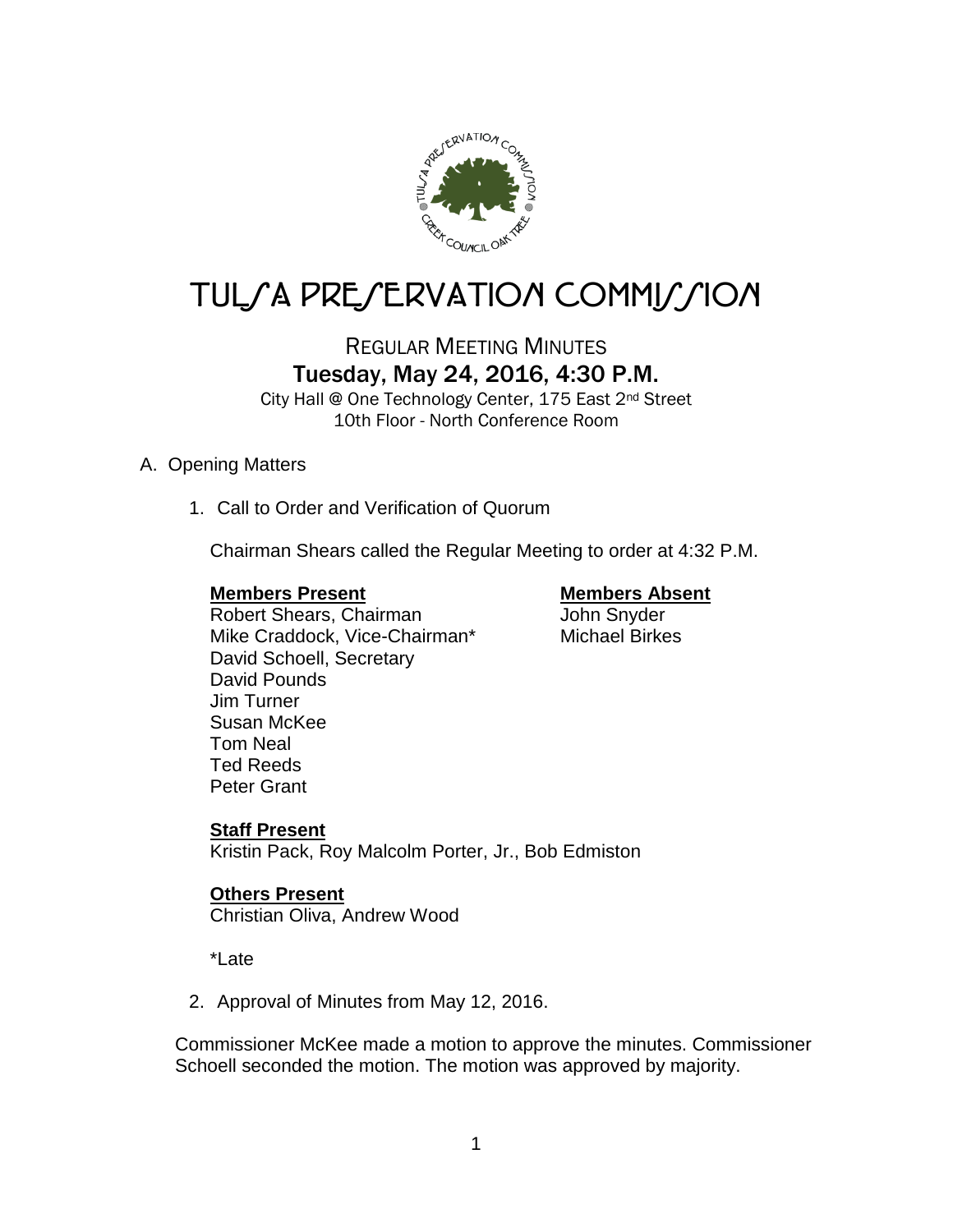### **Vote: Meeting Minutes, May 12, 2016.**

- 
- 1. Schoell Shears Shears Snyder
- 2. Pounds Birkes
- 3. Turner Craddock and Craddock and Craddock Craddock Craddock
- 4. McKee
- 5. Neal
- 6. Reeds
- 7. Grant
	- 3. Disclosure of Conflicts of Interest Commissioner Neal stated Mr. Andrew Wood is his client and he will recuse himself for HP-16-031.
- B. Actionable Items
	- 1. **HP-16-026 / 1716 S. Quaker Ave.** (Swan Lake) Applicant: Christian Oliva
		- *HP Permit Subcommittee Review Date: May 5, 2016*

### Requests:

- 1. Replace non-original slab door with three-panel, six-light door
- 2. Install new door in east façade according to drawing submitted
- 3. Replace five (5) non-original, 15-pane windows with 15-pane fiberglass windows and add window to replace relocated door according to drawing submitted

Staff presented the application to the Commission, and the applicant, Christian Oliva, was present. Commissioner Neal presented the Historic Preservation (HP) Permit Subcommittee Report. Ms. Oliva stated she appreciated the HP Permit Subcommittee's comments on the door selection for the windows. If she had continued with the first proposed door, she would have been upset with the product. Commissioner Shears noted the existing windows are not in good condition. Commissioner Neal stated the existing windows are interior doors used for several years as an exterior window.

Commissioner Neal made a motion to approve the application. Commissioner Reeds seconded the motion. The motion was approved unanimously. Guidelines cited: E.1.1, E.1.2, E.1.3, E.1.4, A.3.1, A.3.2, A.3.3, A.3.4, A.3.5, A.3.6, A.3.8, A.3.9, A.4.1, A.4.2, A.4.3, A.4.4, A.4.5, A.4.6, A.4.7, A.4.8.

**In Favor Opposed Abstaining Not Present**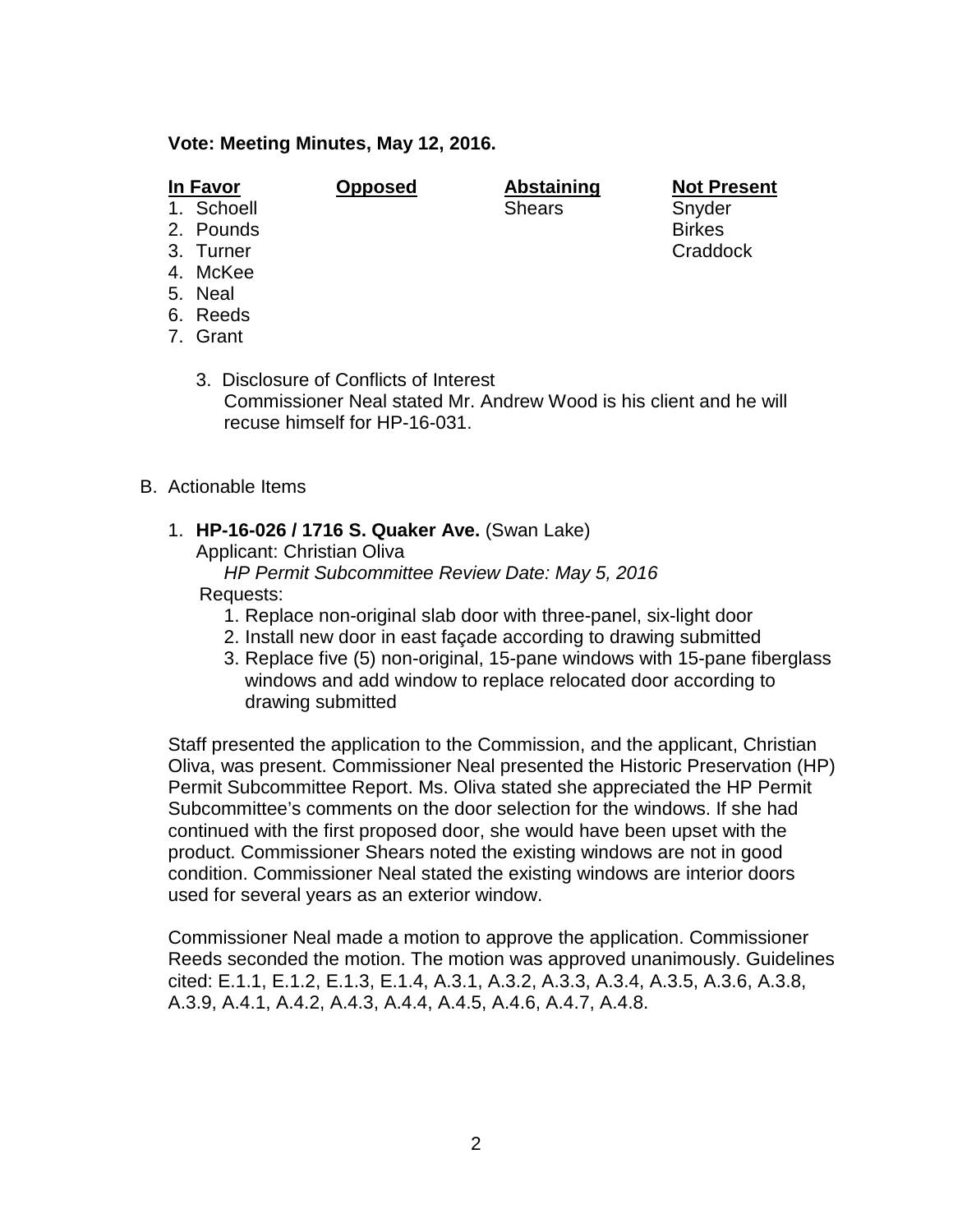**Vote:** 1716 S. Quaker Ave. **(Swan Lake )**

| In Favor |             | <b>Opposed</b> | <b>Abstaining</b> | <b>Not Present</b> |
|----------|-------------|----------------|-------------------|--------------------|
|          | 1. Shears   |                |                   | <b>Birkes</b>      |
|          | 2. Craddock |                |                   | Snyder             |
|          | 3. Schoell  |                |                   |                    |
| 4.       | Pounds      |                |                   |                    |
|          | 5. Turner   |                |                   |                    |
|          | 6. McKee    |                |                   |                    |
|          | 7. Neal     |                |                   |                    |
|          | 8. Reeds    |                |                   |                    |
| 9.       | Grant       |                |                   |                    |

2. **HP-16-031 / 1527 E. 20th St.** (Swan Lake)

Applicant: Andrew Wood

 *HP Permit Subcommittee Review Date: May 17, 2016* Requests:

- 1. Install new wood, double-hung window under attic vent on east façade
- 2. Replace attic vent on east façade with wood window with fixed pane
- 3. Replace attic vents on west façade with wood windows with fixed pane

Commissioner Neal recused himself. Staff presented the application to the Commission, and the applicant, Andrew Wood, was present. Commissioner Craddock presented the HP Permit Subcommittee Report. Commissioner Reeds asked the applicant why he decided not to install an operable window for crossventilation. Mr. Wood replied it was due to the budget for the project. Commissioner McKee asked the applicant if the half-circle window will be a single pane, and the applicant replied yes. Commissioner Turner asked the applicant if he intended on using the existing trim as the window header. Mr. Wood replied yes, and he wanted to minimize the cutting into the house.

Commissioner Turner made a motion to approve the application. Commissioner Schoell seconded the motion. The motion was approved unanimously. Guidelines cited: E.1.1, E.1.2, E.1.3, E.1.4, A.1.1, A.1.2, A.1.3, A.1.4, A.4.1, A.4.7.